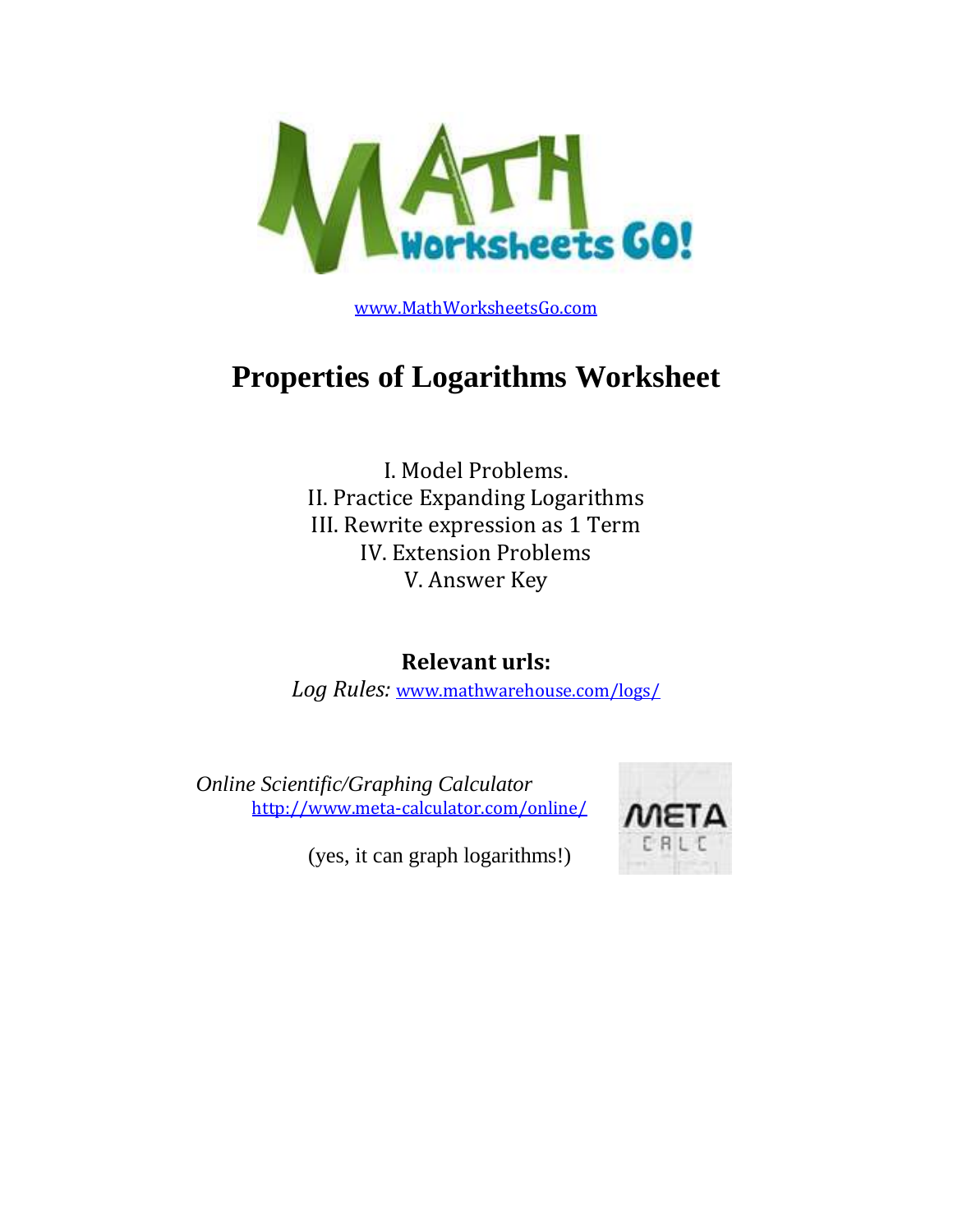### **I) Model Problems**

For any positive numbers *X, Y* and *N* and any positive base *b*, the following formulas are true:

log<sub>b</sub> $X^N$ Power Rule for Logarithms  $log_b\left(\frac{X}{Y}\right)$ *Y* ſ l  $\backslash$  $\int$  = log<sub>b</sub></sub> $X$  – log<sub>b</sub> $Y$ Quotient Rule for Logarithms  $log_b(XY) = log_bX + log_bY$  Product Rule for Logarithms

The following examples show how to expand logarithmic expressions using each of the rules above.



| Example 2                         |                                                                          |
|-----------------------------------|--------------------------------------------------------------------------|
| Expand $log3(7a)$                 |                                                                          |
| $log_3(7a) = log_3(7 \cdot a)$    | Since 7a is the product of 7 and a, you<br>can write 7a as $7 \cdot a$ . |
| $=$ $log_3 7 + log_3 a$           | Use the Product Rule for Logarithms.                                     |
| The answer is $log_3 7 + log_3 a$ |                                                                          |

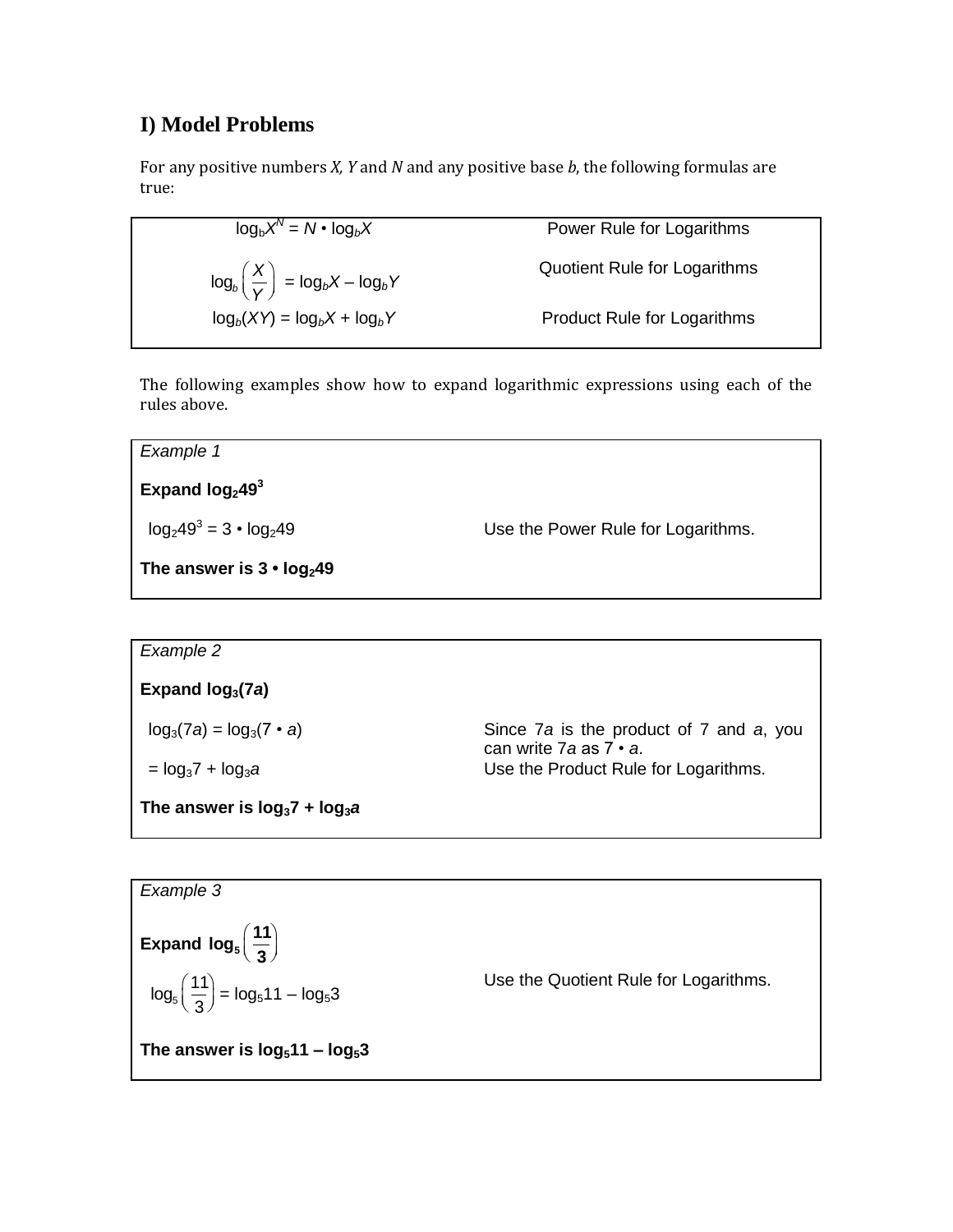The following examples use more than one of the rules at a time.

| Example 4                                                               |                                       |
|-------------------------------------------------------------------------|---------------------------------------|
|                                                                         |                                       |
| Expand $log_2\left(\frac{a^2b}{c}\right)$ .                             |                                       |
| $\log_2\left(\frac{a^2b}{c}\right) = \log_2\left(a^2b - \log_2c\right)$ | Use the Quotient Rule for Logarithms. |
| $= \log_2 a^2 + \log_2 b - \log_2 c$                                    | Use the Product Rule for Logarithms.  |
| $= 2 \cdot \log_2 a + \log_2 b - \log_2 c$                              | Use the Power Rule for Logarithms     |
|                                                                         |                                       |
| The answer is $2 \cdot \log_2 a + \log_2 b - \log_2 c$ .                |                                       |

*Example 5*



#### **II) Exercises**

Expand the following logarithms. Use either the power rule, product rule or quotient rule.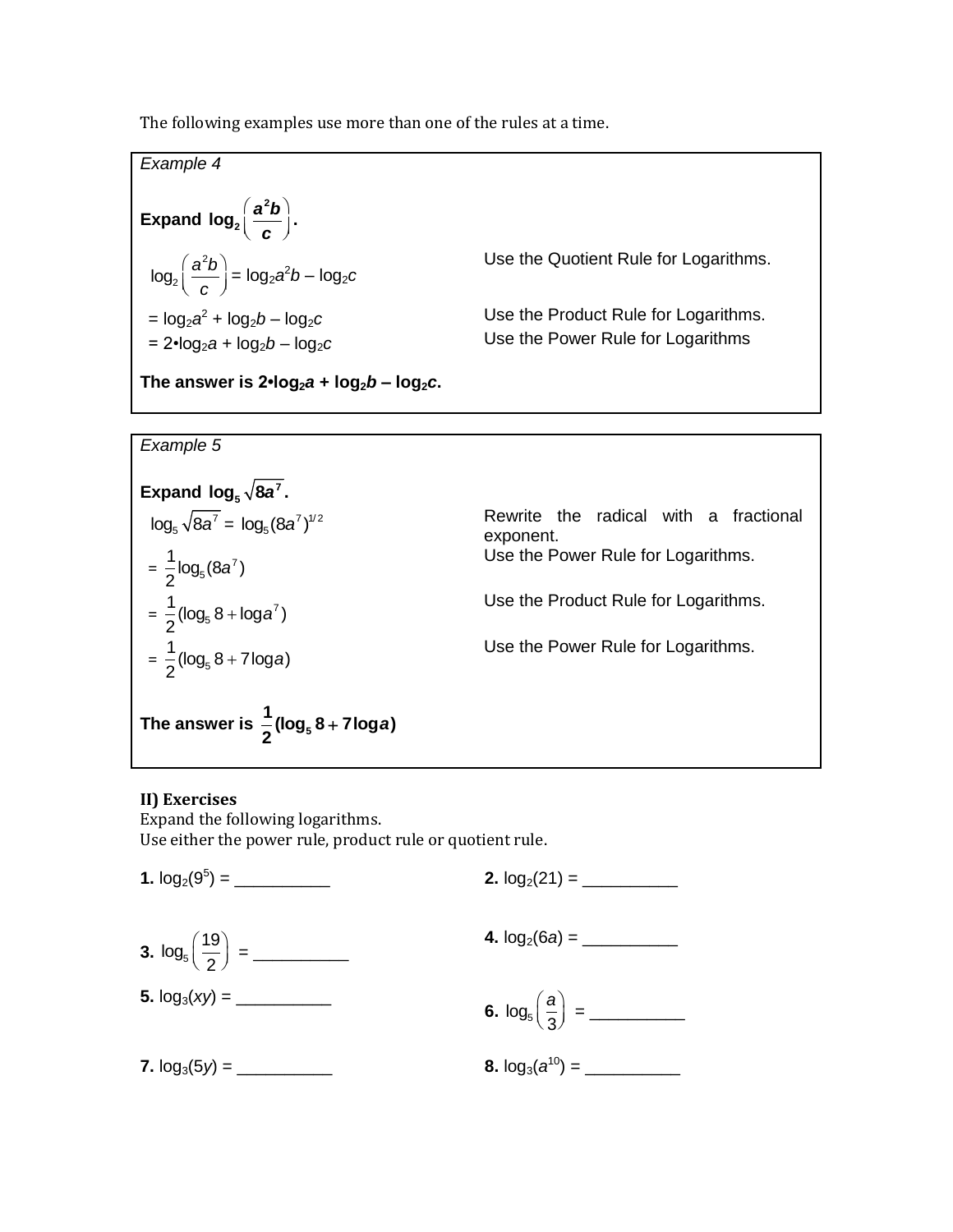Expand the following logarithms using one or more of the logarithm rules.



Sometimes you need to write an expression as a single logarithm. Use the rules to work backwards.

| Example 6                                           |                                                                                       |  |
|-----------------------------------------------------|---------------------------------------------------------------------------------------|--|
| Write 2 $log_3 x$ + $log_3 y$ as a single logarithm |                                                                                       |  |
| $log_3x^2 + log_3y$                                 | Use the Power Rule for Logarithms to<br>move the 2 in 2 $log_3x$ to the exponent of x |  |
| $=$ $log_3 x^2 y$                                   | Use the Product Rule for Logarithms.                                                  |  |
| The answer is $log_3x^2y$                           |                                                                                       |  |

```
Example 7
```
Simplify 
$$
\frac{1}{2} \log_5 100 - \log_5 2
$$
  
\n $\log_5 100^{1/2} - \log_5 2$   
\n $= \log_5 10 - \log_5 2$   
\n $= \log_5 (10 \div 2) = \log_5 5$   
\n $= 1$   
\n**The answer is 1**  
\nUse the Power Rule for Logarithms.  
\nSimplify.  
\nSimplify.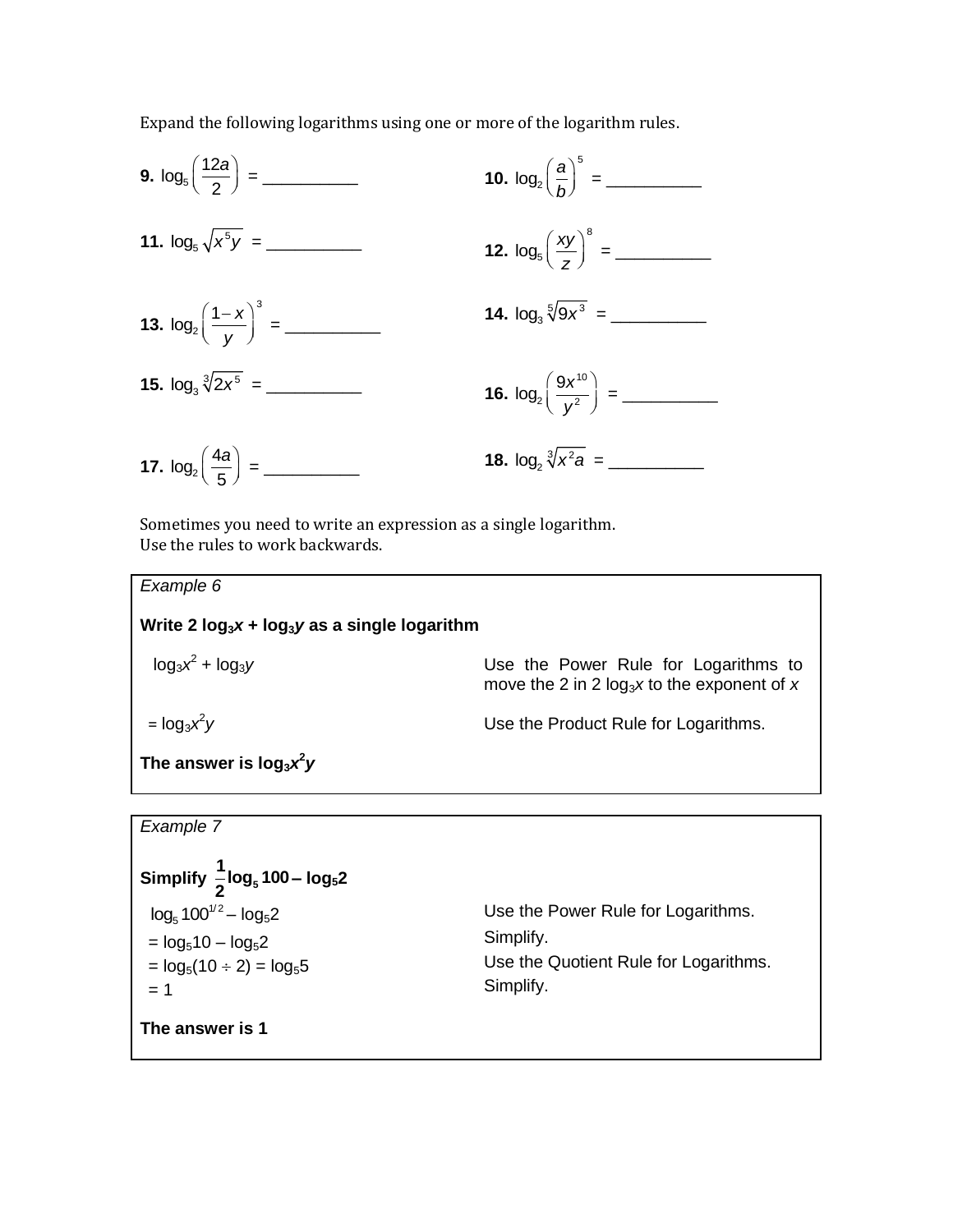#### **III) Rewrite as Single Expression**

Write as a single logarithm.



#### **IV) Extension Problems**

- **27.** Let  $log_b 2 = x$ ,  $log_b 3 = y$  and  $log_b 5 = z$ .
- (a) What is the value of  $log_b 50$  in terms of *x*, *y* and  $z$ ?
- (b) What is the value of log*b*3000 in terms of x, *y* and *z*?

**28.** Are  $log_2 16$  and  $log_4 64$  equal? Why or why not?

**29.** Correct the error There is an error in the student work shown below.

> Directions: Simplify  $log<sub>2</sub>(6x)<sup>5</sup>$ .  $\log_2(6x)^5 = 5 \cdot \log_2(6 \cdot x)$  $= 5 \cdot log_2 6 + log_2 x$  $= 5$  log<sub>2</sub>6 + log<sub>2</sub>x

\_\_\_\_\_\_\_\_\_\_\_\_\_\_\_\_\_\_\_\_\_\_\_\_\_\_\_\_\_\_\_\_\_\_\_\_\_\_\_\_\_\_\_\_\_\_\_\_\_\_\_\_\_\_\_\_\_\_\_\_\_\_\_\_\_\_\_\_\_\_

\_\_\_\_\_\_\_\_\_\_\_\_\_\_\_\_\_\_\_\_\_\_\_\_\_\_\_\_\_\_\_\_\_\_\_\_\_\_\_\_\_\_\_\_\_\_\_\_\_\_\_\_\_\_\_\_\_\_\_\_\_\_\_\_\_\_\_\_\_\_

What is the error in the work above?